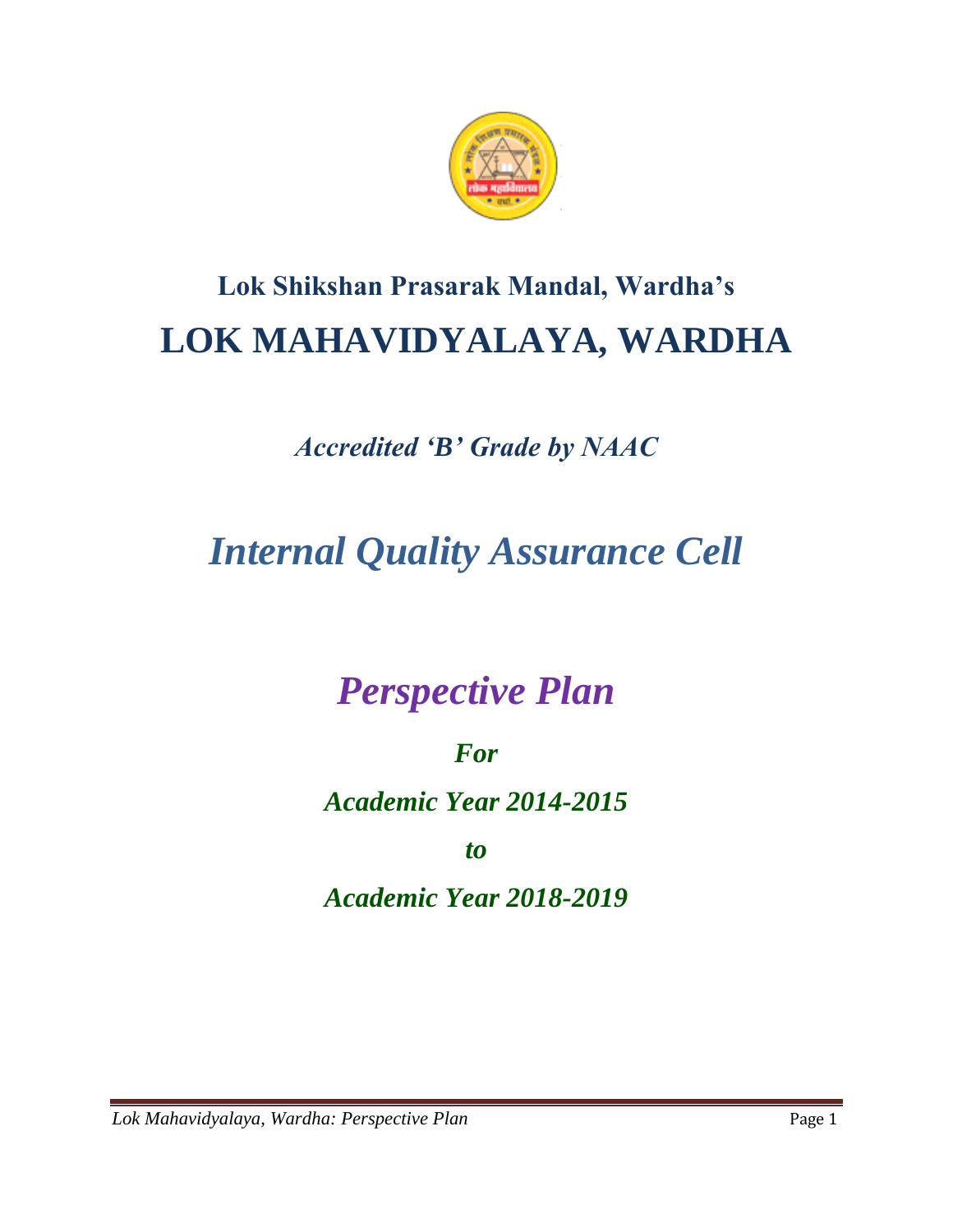#### **Introduction**

The College is going to prepare a Perspective Plan for the period of five years commencing from academic year 2014-2015 to academic year 2018-2019 by taking into consideration the quality indicators of seven criterions determined by NAAC. In the preparation of the Perspective Plan, the Internal Quality Assurance Cell (IQAC) of the college has taken initiatives. Inputs from all stakeholders, their expectations, management policies and goals and objectives of the college are to be considered as a base for formulation of the perspective plan.

The IQAC plays a vital role in maintaining and enhancing the quality of the institution and suggests quality measures. Feedback from all the stakeholders and the recommendations of the IQAC are being taken into consideration and innovations are to be incorporated in perspective plan. Student feedback mechanism, self appraisal by teachers, introduction of teachers training programmes, faculty improvement programmes, establishment of staff academy, encouragement to teachers for research are some of the measures taken for at priority quality sustenance and enhancement as a strategy. The draft of Perspective Plan will be discussed, reviewed and approved in the Local Managing Committee of the college and Board of Directors of Lok Shikshan Prasarak Mandal, Wardha. It is our sincere efforts to prepare the framework for our collective efforts directed towards the attainment of our goals and objectives and keep our self ahead the contemporaries

### **Curricular Aspects**

#### **Appointment of Qualified Teachers**

The college will appoint well qualified and experienced teachers. The teachers will go through the rigorous interview (technical, personal, etc.) and demo lectures before the appointment and faculty development programmes, subsequently.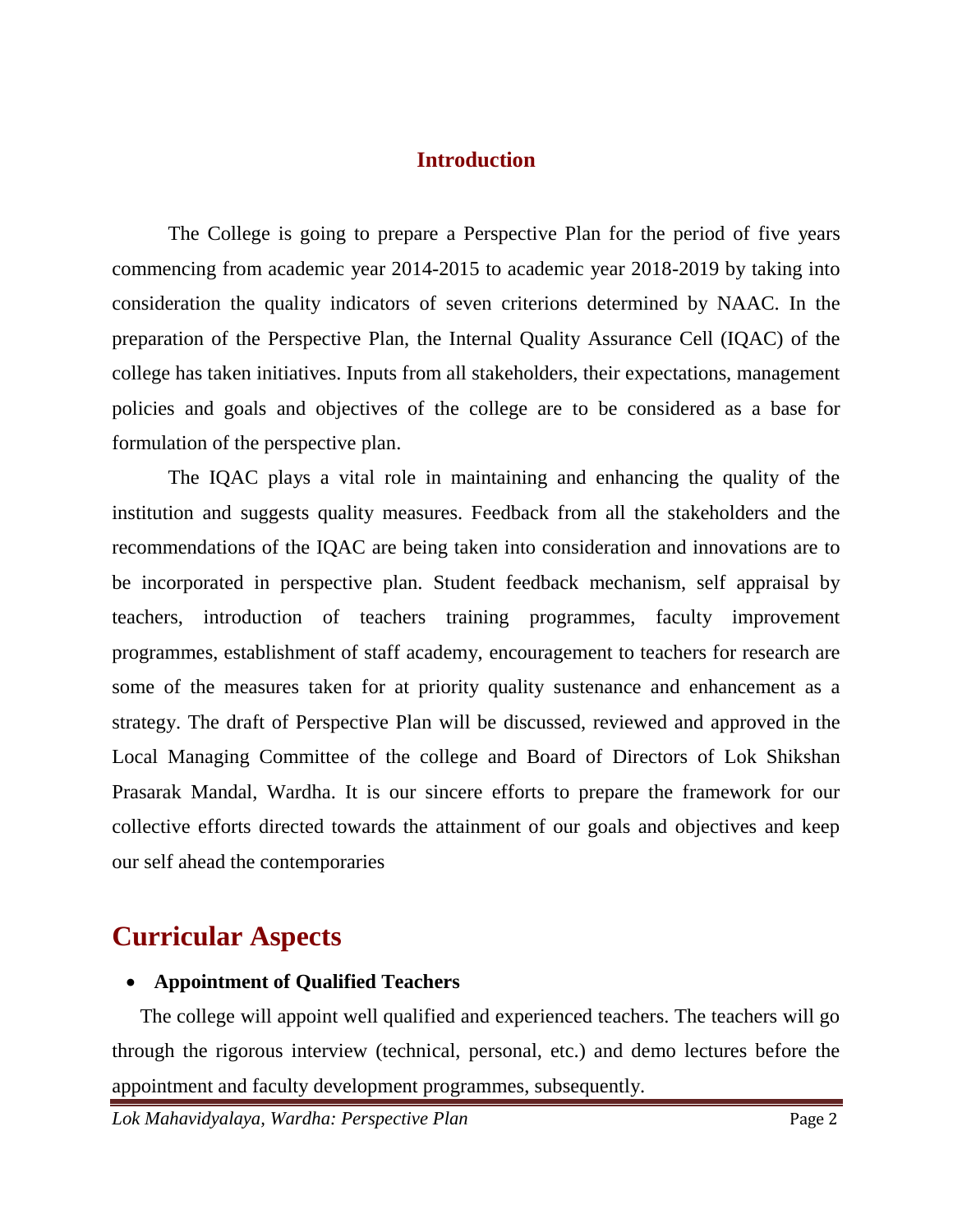#### **Conduct of Academic Audit**

The college will conduct academic audit of the college about the performance in academic, curricular, co-curricular, extra-curricular, research and extension, augmentation of academic infrastructure, student progression and innovative practices by inviting peer team of expert educationalists and action will be initiated on their recommendations.

- **Strengthening of Existing Programmes**
- **Quantitative Strengthening of Existing Programmes**
- **Introduction of Additional Divisions**

Taking into account the students' demand and need of career oriented programmes; we will strengthen the following programmes by introducing the additional (second) divisions:

#### **Research Degree Programmes**

Ph.D. (Research Centre)

#### **Other Programmes**

Career Oriented Diploma Programmes Career Oriented Certificate Programmes

#### **Augmentation of Academic Infrastructure**

In commensurate with quantitative expansion of programmes, we will augment our academic and physical infrastructure such as Central Library, classrooms, laboratories, Commerce and Management Resource Centre, Computer Lab, UGC Network Centre, Language Laboratory, Gymnasium, Common Room, offices for N.S.S. & Career Counseling & Placement Cell etc.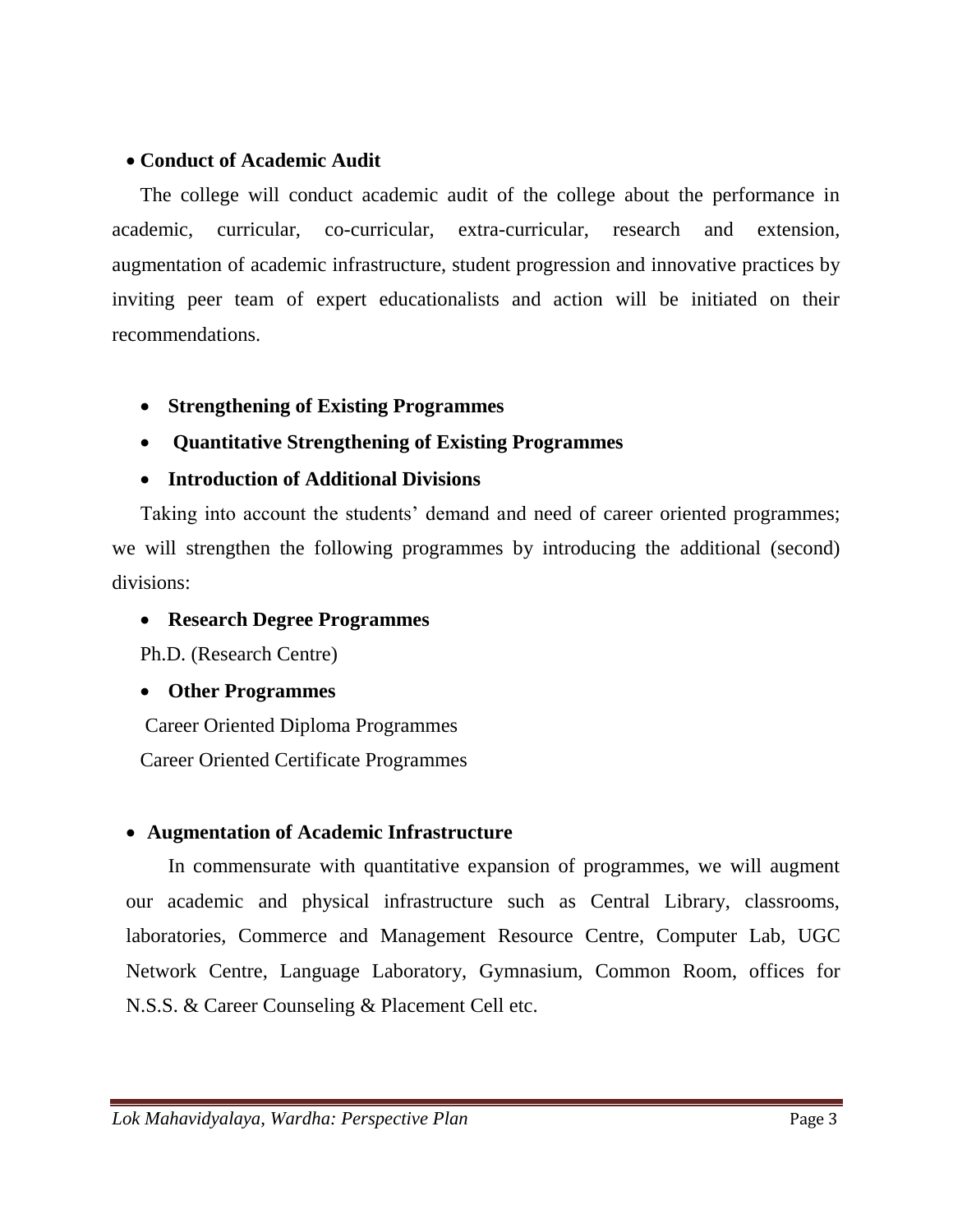#### **Qualitative Strengthening of Existing Programmes**

#### **Use of ICT in Teaching Learning System**

We will increase the use of innovative teaching and learning resources like OHPs, LCDs, power point presentations, models, internet sources, smart classrooms, English Language Laboratory, Computer Lab, Commerce and Management Resource Centre, etc.

#### **Seminars and Workshops**

#### o **Organizations of Seminars and Workshops**

Academicians, industrialists, subject experts from other institutions and universities will be invited as resource persons and will make an effort to get acquainted with the emerging techniques and trends of the industries and subject matters of social interests.

#### o **Deputation to Seminars and Workshops**

College will depute the faculty to participate in seminars and workshops based on curricula.

#### o **Development of Linkages**

With a view to execute curricula, we will develop the linkages with academic institutions, NGO's and industries.

#### **Curriculum Design and Development**

 **Active Participation in Curriculum Design and Development at University Level**

Our faculty will participate in curriculum design and development of courses / programmes, in Board of Studies of respective subjects.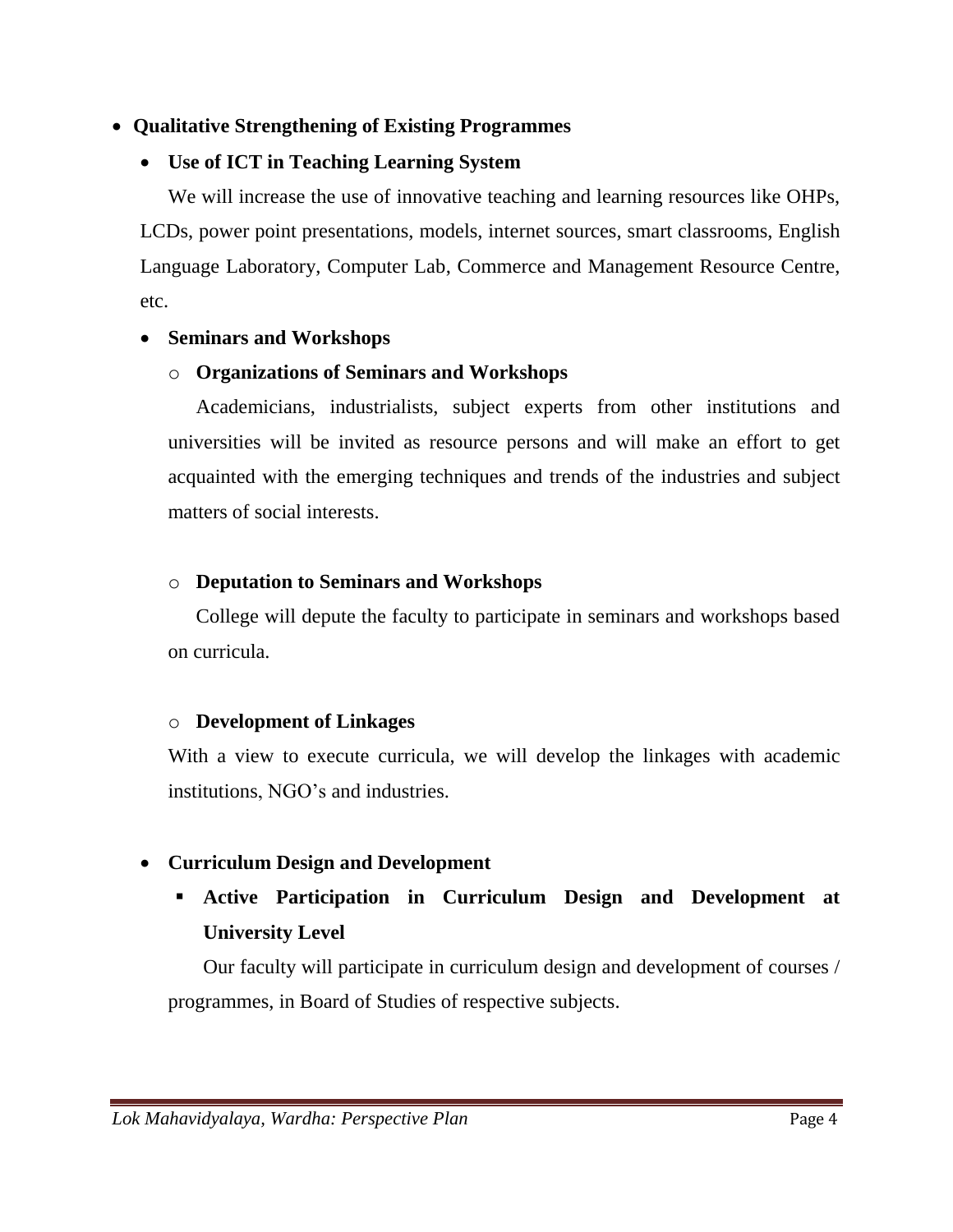### **Active Participation in Curriculum Design and Development at College Level**

Faculty will actively participate in curriculum designing and development of affiliated and autonomous certificate, diploma, and remedial programmes.

### **Effective Communication of Curriculum Design and Development to Faculty**

The College will effectively communicate the curriculum design and development to faculty through organisation of seminars and workshops and will depute them for participation in seminars and workshops.

#### **Sensitization of Curriculum**

Our faculty will sensitize, course design and development to learners systematically and objectively.

#### **Academic Flexibility**

- We will accept competence enhancing curricular strategies by starting multifaceted, comprehensive, well designed curriculum which promotes excellence, value addition and contextual relevance by providing utility, access, relevance, service and preservation and promotion of heritage.
- We will have additional range of programme options, course options, course combinations, certificate and diploma programmes, and remedial programmes.
- Thus, college will offer maximum possible flexibility with UG, PG and research programmes, core options, elective options, diplomas, certificate and programmes.

#### **Feedback on Curriculum**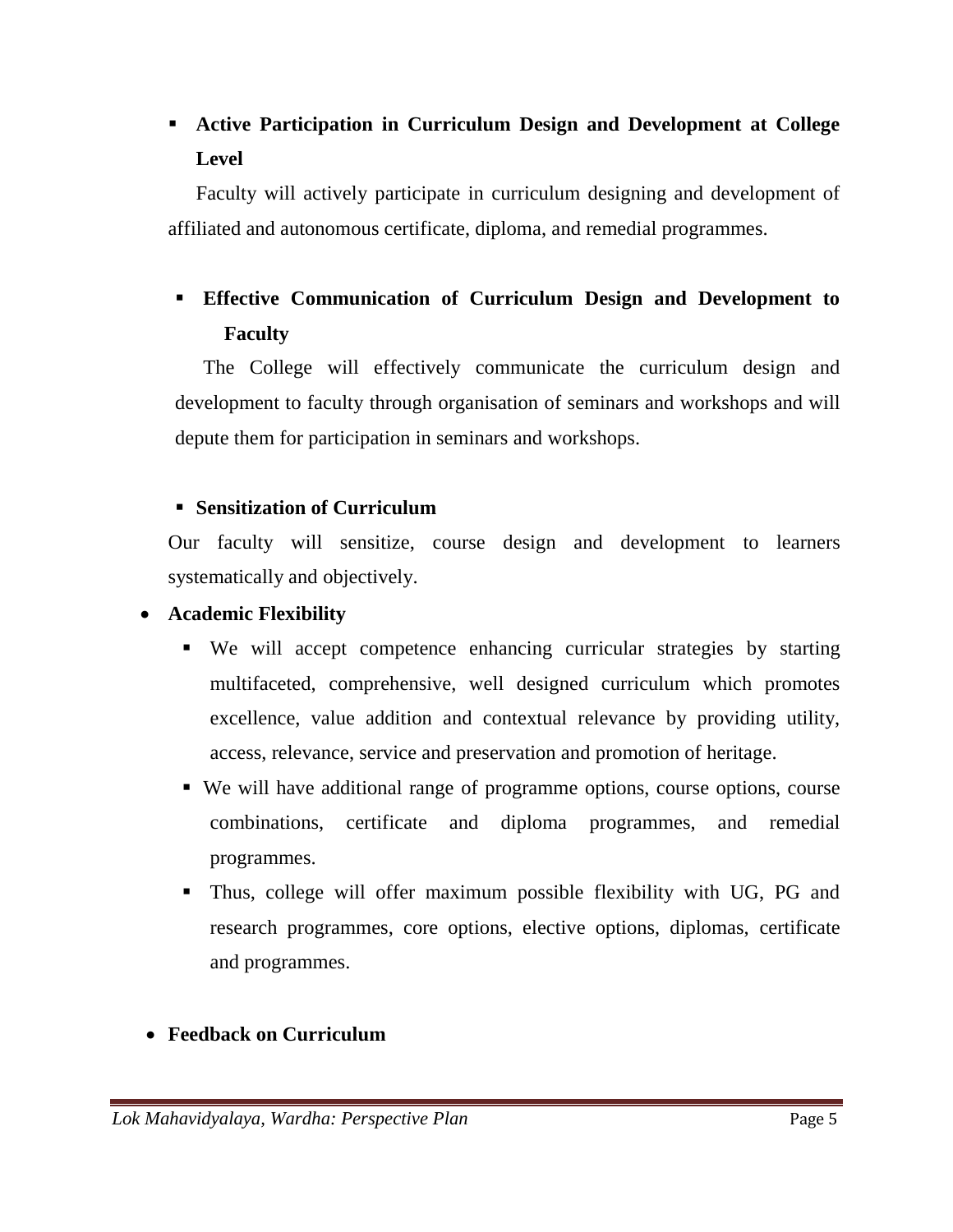We will have mechanism to obtain the feedback on curriculum, its scientific, systematic analysis and interpretation and we will enhance this for effective communication to concerned authorities for revision and restructuring of curriculum.

#### **Curriculum Update**

The college will actively participate in curriculum update process at University level, by representing on different academic authorities. Faculty will also involve in curriculum updating at college level. We will evolve an effective system of communication of curriculum update and aspects of its execution to the concerned stake holders.

# **Teaching-Learning Process**

#### **Innovations to be Introduced in Admission Process and Student Profile**

#### **Transparent Admission Process**

We will strengthen well defined, transparent admission process based on merit coupled with reservation policy and will continue the same process in future.

#### **Monitoring of Teaching-learning Process**

We will establish and monitor the academic and administrative process having a chain of command from students-teacher-head of the department-faculty in-charge-Principal and vice versa which will facilitate two-way effective communications.

#### **Dual Programme System**

We have traditional programmes such as B.A. / B.Com where basic knowledge along with desired level of skills is inculcated mainly with in-house faculty. These programmes will be strengthened by introducing different complimentary systems such as certificate &diploma programmes facilitate the focused study.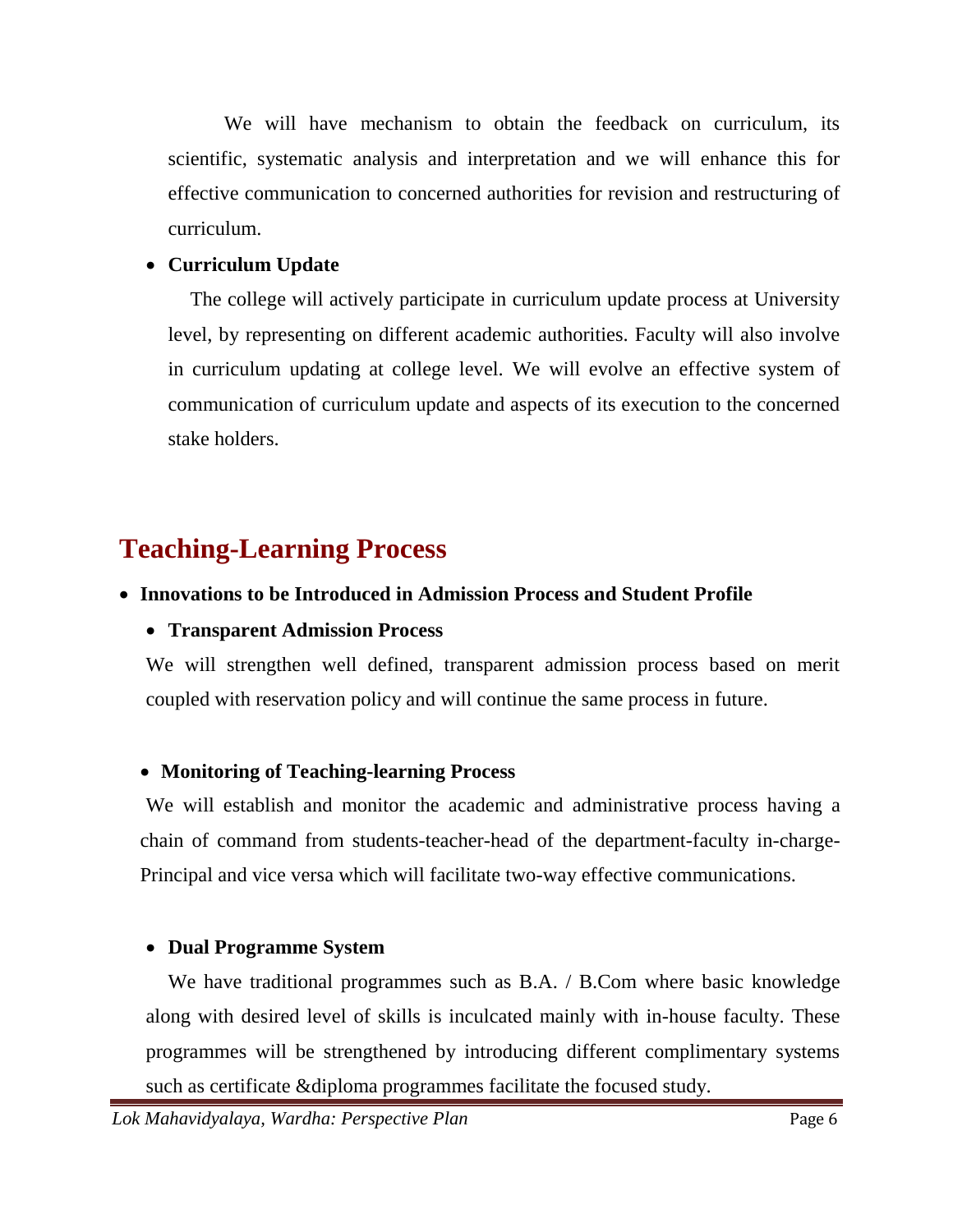- **Study Centre YCMOU, Nashik.**
- We have study centre of **YCMOU, Nashik.** where the candidates who cannot take admissions in the regular programmes, can enroll themselves to different programmes in Arts and Commerce faculties. We offer learning support including infrastructure facilities to them by providing contact periods, library facilities, counseling sessions and conducting examinations of the students.

#### **Recording of Attendance**

Attendance of student for each lecture shall be maintained and reported to the designated committee. The students having more than 60% absentee shall be identified and their attendance report shall be communicated to the parents and necessary action shall be taken against them according to rules.

#### **Recognition of Merits**

Academic performance of students shall be recognized by organizing the felicitation ceremony. This will result in strengthening of healthy and positive environment essential for effective teaching-learning process.

#### **Catering to Diverse Needs**

### **Supporting Academic Programmes and Policies Proportionate to Needs of Students**

The college will conduct remedial classes for educationally disadvantaged students. The college will support the advanced learners and concentrate on enhancing aspects like knowledge, attitude and skill. (Recommendation)

#### **Encouragement to Students**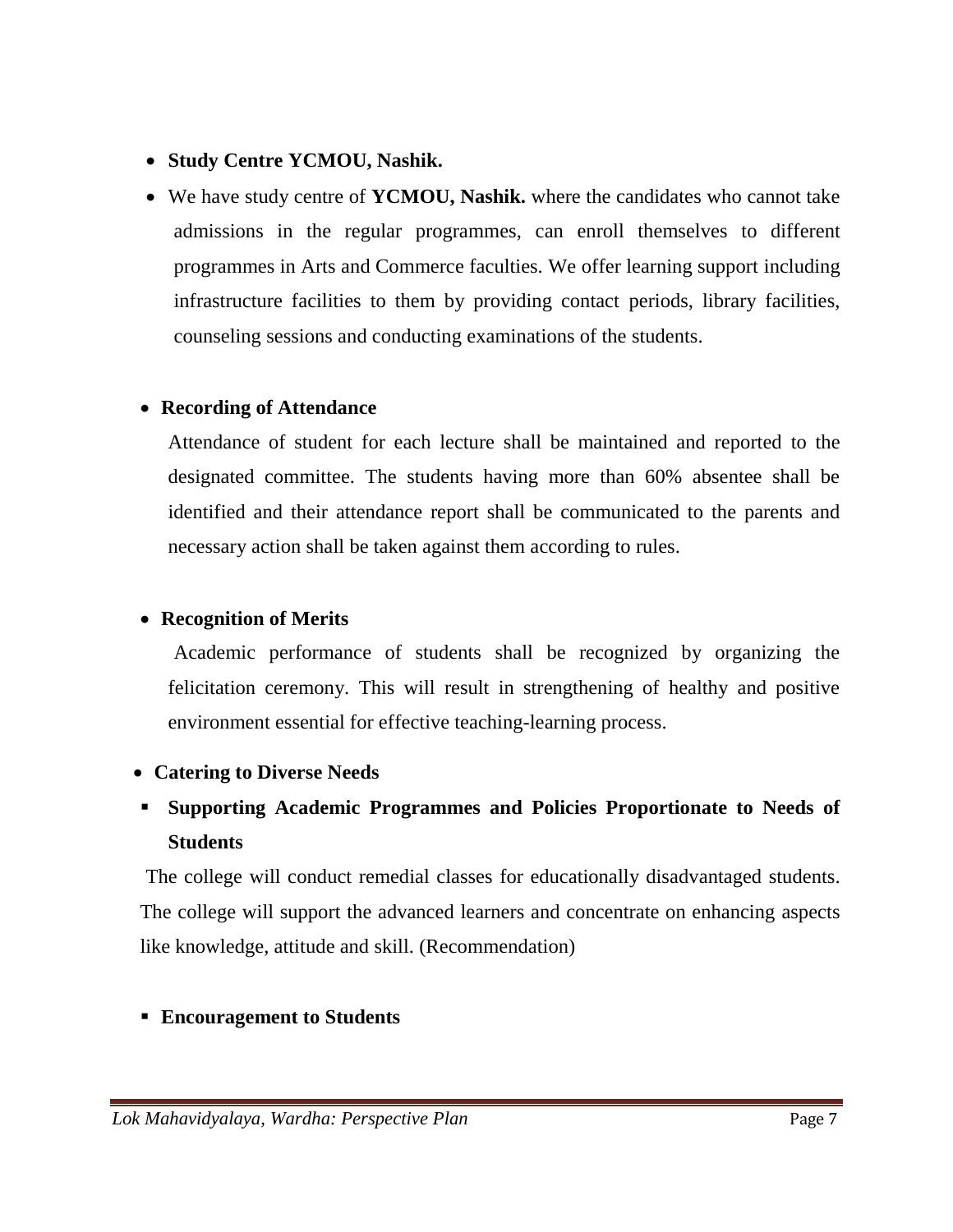Students will be encouraged to participate in co-curricular and extra-curricular activities. Interactions with students at various levels will help to assess students' knowledge and skill.

#### **Guest Lecture Series**

Elaborative lectures of guest faculty will be organized to broaden the knowledge horizon of learners.

#### **Conduct of Revision and Interactive Sessions**

At the end of the term or the semester, revisions and interactive sessions will be conducted to create confidence among students to prepare for examination.

#### **Parent Meetings**

Meetings of the parents will be conducted regularly, where we will discuss the attendance and performance of the students with the parents and will appeal them to participate in improving the academic performance of their wards.

#### **Access for Information**

College will continue to provide easy access to daily newspapers, journals, periodicals and internet in the Library and reading halls which will strengthen the reading habit of students and teachers and lead to enhance their knowledge. We will subscribe additional journals, periodicals for enriching the reading resources.

#### **Strengthening of Innovations and Discipline in Teaching-Learning Process**

#### **Academic Calendar**

The academic, co-curricular and extra-curricular activities for the academic year will be planned in academic calendar prior to the beginning of every academic year.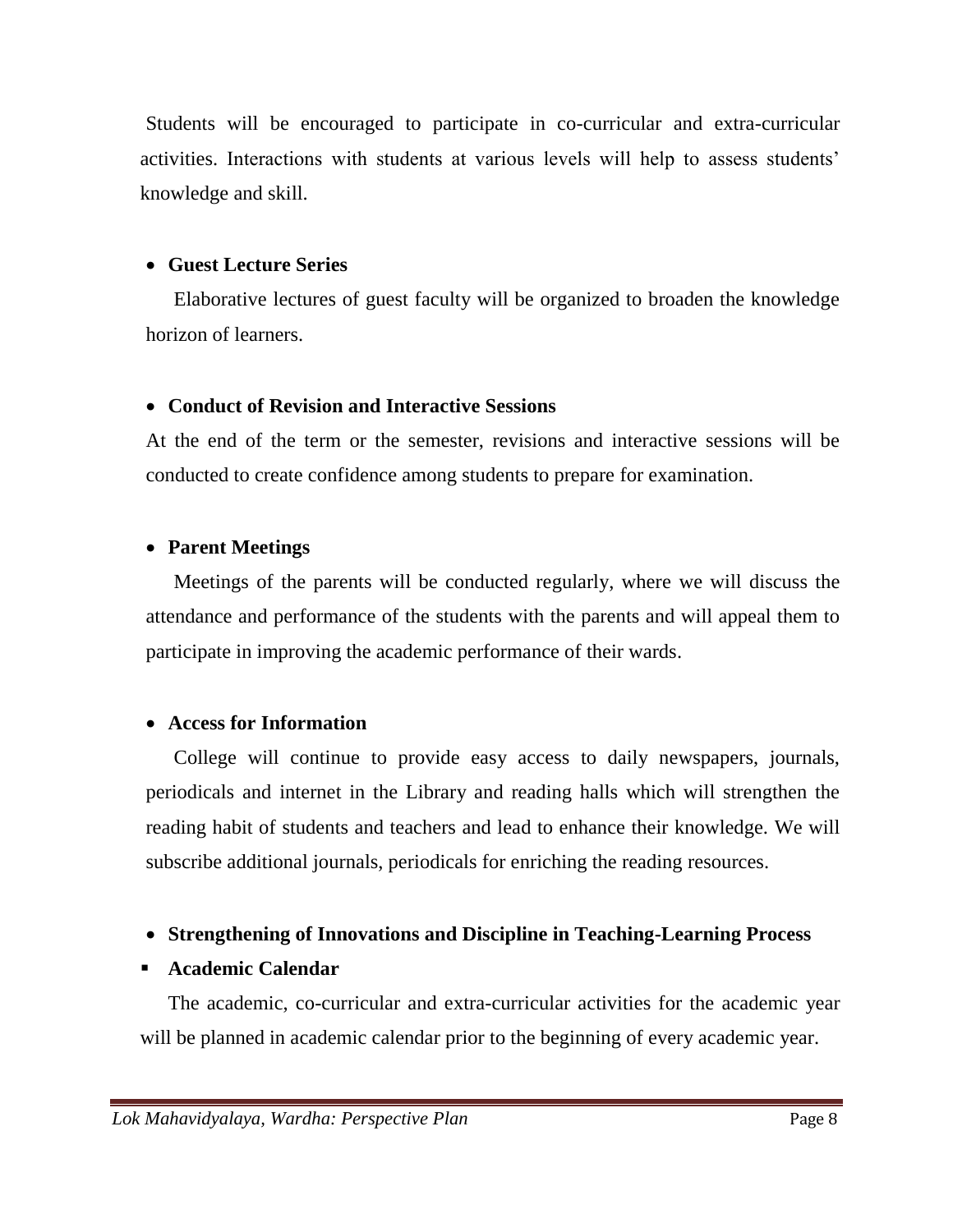#### **Faculty Handbook**

- o Faculty handbook shall be provided to each faculty containing planning of the workload, time-table, lectures available and synopsis of every lecture / practical. It will also include certification of completion of syllabus at the end of term / semester and academic year.
- o The academic work including lectures, practical, tutorials, etc. shall be allocated as per the norms and discussion in departmental meetings.
- o Faculty handbook shall be checked by the Head of the department and endorsed by the Principal, periodically.

#### **Allocation of Academic Work**

Academic and co-curricular and other related work will be allocated among the staff by constituting different committees and associations.

#### **Student Centric Teaching**

To decrease the drop out rate of the students, the college will strengthen the student centric teaching system, where academic as well as other activities will be focused for overall development of students. (recommendation).

#### **Strengthening of Academic / Career Oriented Programmes**

Career oriented programmes: Spoken English, soft skill course, computer related diploma and certificate courses, financial and accounting courses will be strengthened to make curriculum suitable for employment industry. (recommendation)

#### **Coaching and Training Centre for Competitive Exams**

The college will establish formal coaching centre for competitive exams: banking, railways, staff selection, MPSC, UPSC etc. (recommendation)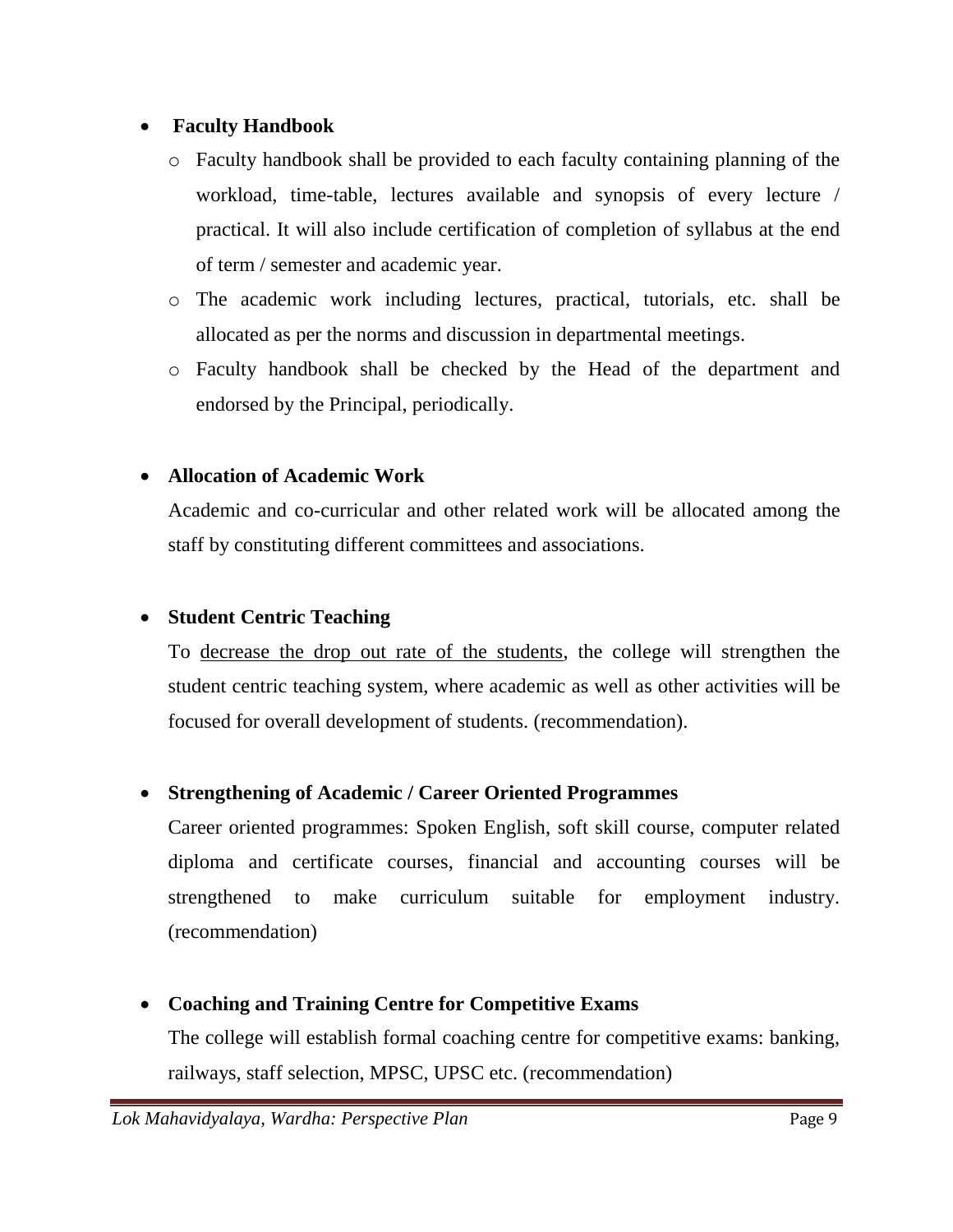#### **Extensive Use of ICT in Teaching**

The faculty will be promoted to use various teaching techniques and aids. Special efforts will be made to improve the learning and communication skill of learners.

#### **Motivation for Research**

- o The teachers and students will be motivated to undertake research activities such as preparation of projects, publication of research papers in reputed journals and participate and present the research papers in seminars / workshops / conferences.
- o Students and teachers will also be encouraged to obtain research degrees like, M. Phil., Ph.D. and Post-Doctoral Programmes. Computers with internet facility will be made available for research students and staff members for the completion of their projects and research work.

#### **Students' Friendly Environment**

As a policy, creation of students' friendly environment within campus will be the priority for benefit of the students particularly those having rural background to develop their confidence level.

- **Strengthening of Innovations in Teachers' Quality**
- **Appointment of Qualified Teachers**

The college will make continuous efforts to appoint qualified teachers as per UGC norms and if such candidates are not available teachers will be appointed on temporary basis in order to avoid the academic loss of students.

- **Seminars / Workshops / Faculty Development Programmes**
- **Organization of Seminars / Workshops / Faculty Development Programmes**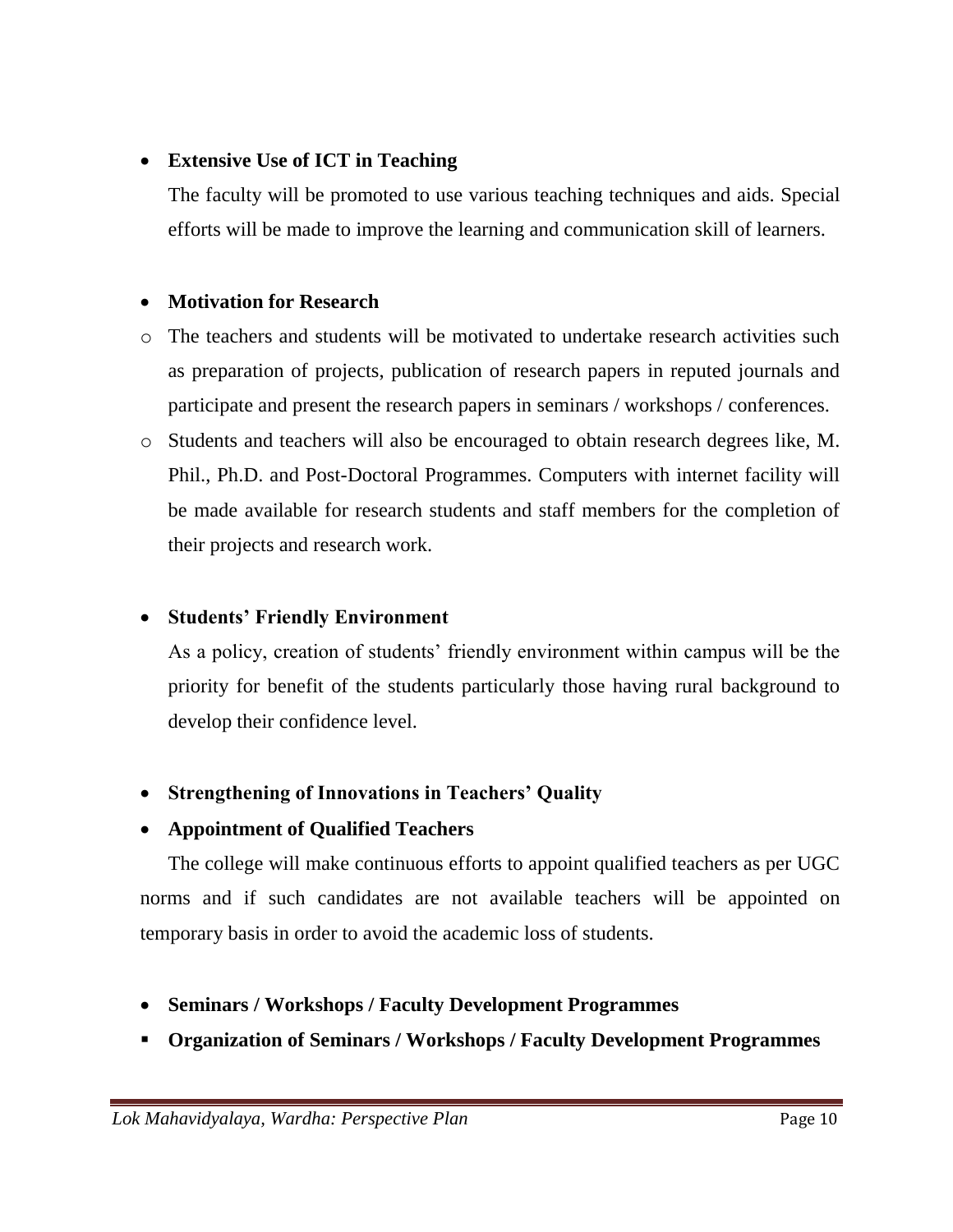The college will continue the efforts in organizing seminars / workshops / faculty development programmes collaborating with UGC, DBT, NGOs, GOs etc. for improvement of quality of faculty.

**Deputation to Seminars / Workshops / Faculty Development Programmes**

The college will continue the policy to depute faculty for seminars / workshops / faculty development programmes organized by other institutions at different levels.

#### **Evaluation of Teachers by Students**

- o The college will strengthen the system of evaluation of teachers by students by filling in the questionnaire, which enables teachers to develop a sense of accountability, confidence, readiness to receive criticism, develop openness, sense of introspection and accept the situations to improve their performance in teaching. Review of feedback of students' evaluation of teachers will be considered and suggestions will be given to the teachers for their improvement. (recommendation).
- o The teacher-evaluation system will benefit to students for development of listening and observation skills, analytical ability, understanding the aspects of teaching and learning, social responsibility, critical approach, consciousness about the process of teaching and learning, development of confidence and self-esteem.
- o The informal feedback from students will also be taken about teaching-learning system of the college.

#### **Self-Appraisal of Teachers**

We will strengthen the self-appraisal system of teachers, which will enable them to realize their academic standard and engage them in various activities to excel in their academic performance.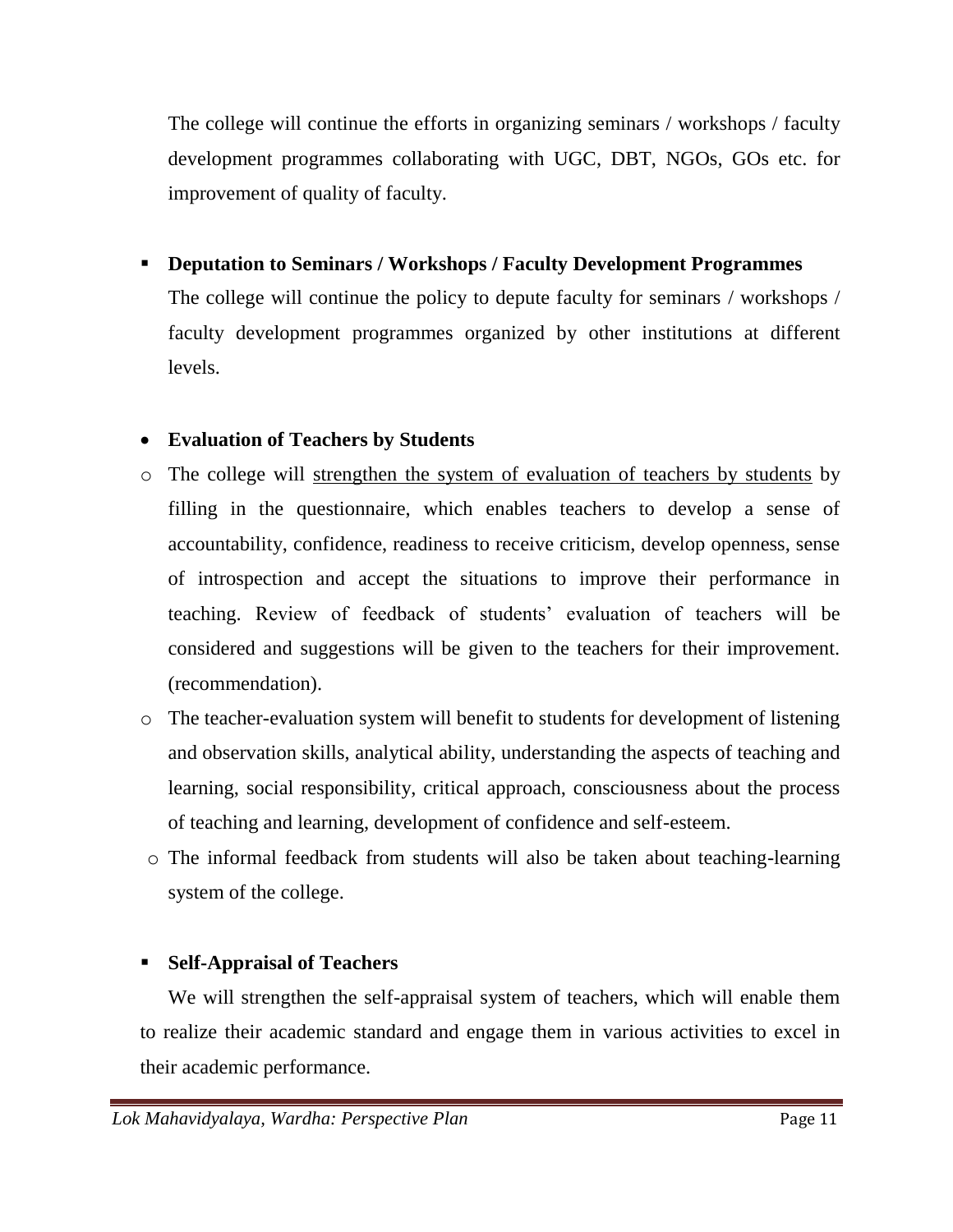#### **Periodical Meetings**

Meetings of faculty will be conducted periodically for taking feedback about teaching and evaluation and checking its adherence to the lecture plan.

#### **Suggestion Box**

We shall have the suggestion boxes, where students deposit their suggestions. These suggestions will be scrutinized periodically, and taken into account for further improvement.

#### **Monitoring Mechanism for Arrival and Departure Time**

Biometric system is installed in the Administrative Office to record the time of arrival and departure of teachers, which develops a sense of regularity and punctuality.

#### **Democratic and Participative Working**

We will strengthen democratic and participative working system which facilitates to take the right decisions for effective implementation of teaching-learning process.

#### **Recognition of Achievements**

The college will continue the policy of felicitating and rewarding the faculty on their achievements in academics, social as well as personal life.

#### **Staff Club**

The Staff Club of our college will organize various lectures on different issues and relevant topics by eminent personalities and staff.

#### **Introduction of Innovations in Evaluation Process**

o The college will continue to strengthen the evaluation process, where student's academic performance will be evaluated continuously by conducting tests, assignments, presentations, projects, viva- voce, term / semester examinations, etc.

o Discipline Committee of the college will monitor students' movements and behavior to maintain conducive environment within the campus.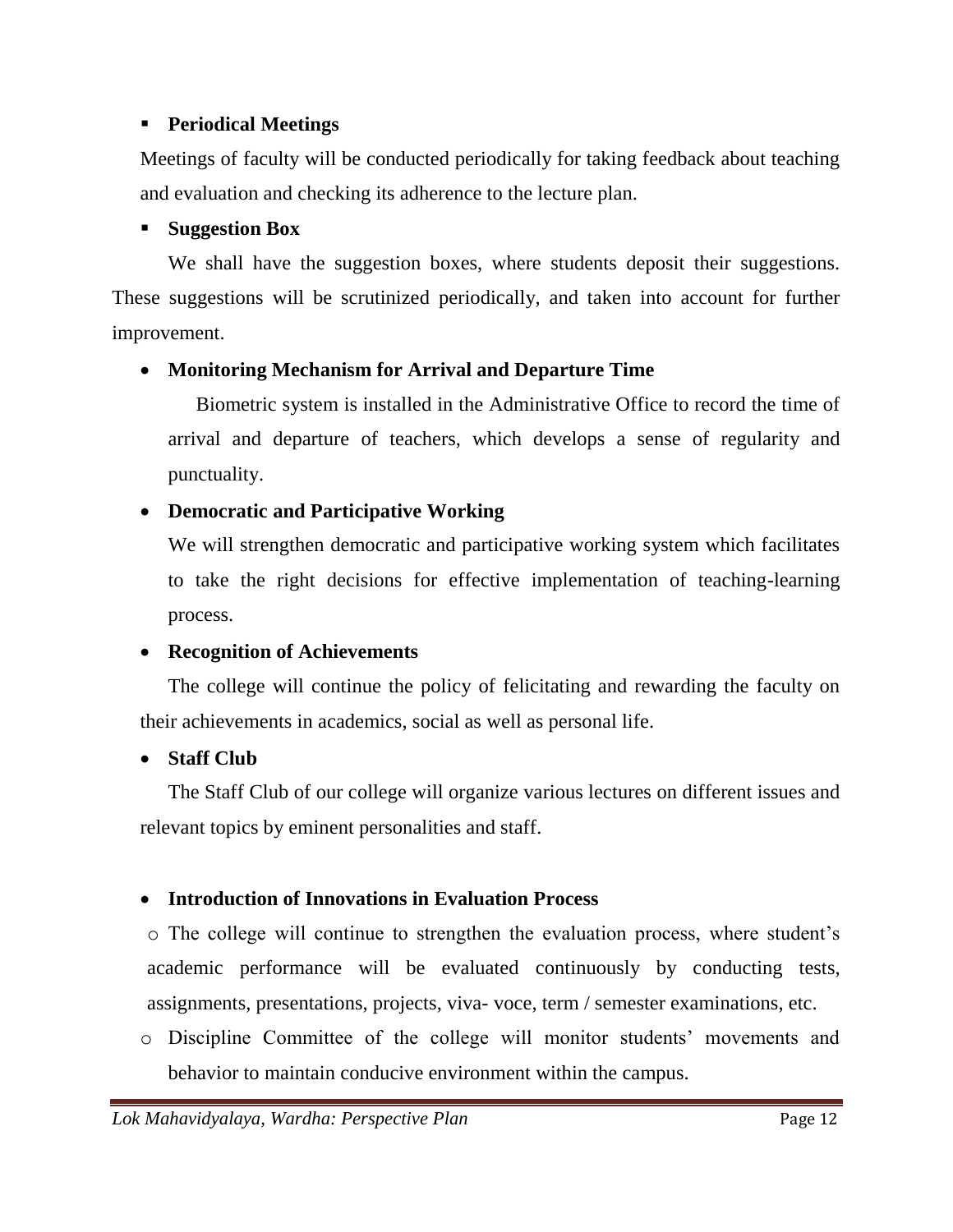- o Examination results will be analyzed subject-wise in the meetings and discussions shall be made for future improvement.
- o The college will strengthen the system of categorization of students on the basis of their performance and related aspects into slow, medium and advanced learners.
- o Students with poor performance in terminal / preliminary examinations will be counseled and special lectures will be arranged to bring them in main stream.
- o Meetings of Students' Council will be conducted regularly to discuss the innovation in teaching-learning and evaluation system and planning of cultural, sports and other activities in decentralized manner.

Thus, combined effect of traditional, especially, non-formal programmes and study centre of YCMOU, Nashik will enhance the comprehensiveness in the academic system with strengthening of our academic proceedings and will enrich the ambience of our college. Along with the regular teaching methods, teachers will also use audiovisual aids and encourage students to participate in various workshops, seminars, campaigns, group discussions and various competitions like quiz, elocution, essay, debate, poster, etc. Opportunities will be given to the students to organize these programmes and competitions to improve their organizational skills and leadership quality with values like hard work, equity, co-operation and co-ordination through assigning responsibilities like reception, registration of delegates, compeering, stage decoration, board writing, hall arrangement, etc. The aim of this innovation will not simply impart an isolated and marketable skill but will be a total training to extend a skill oriented value based on holistic approach.

### **Research, Consultancy and Extension**

As our college is a multi- faculty, undergraduate dominated, with some postgraduate progammes. We have a planning of promotive policy to inculcate research element amongst learners and faculty by evolving micro level supporting, incentive based systems.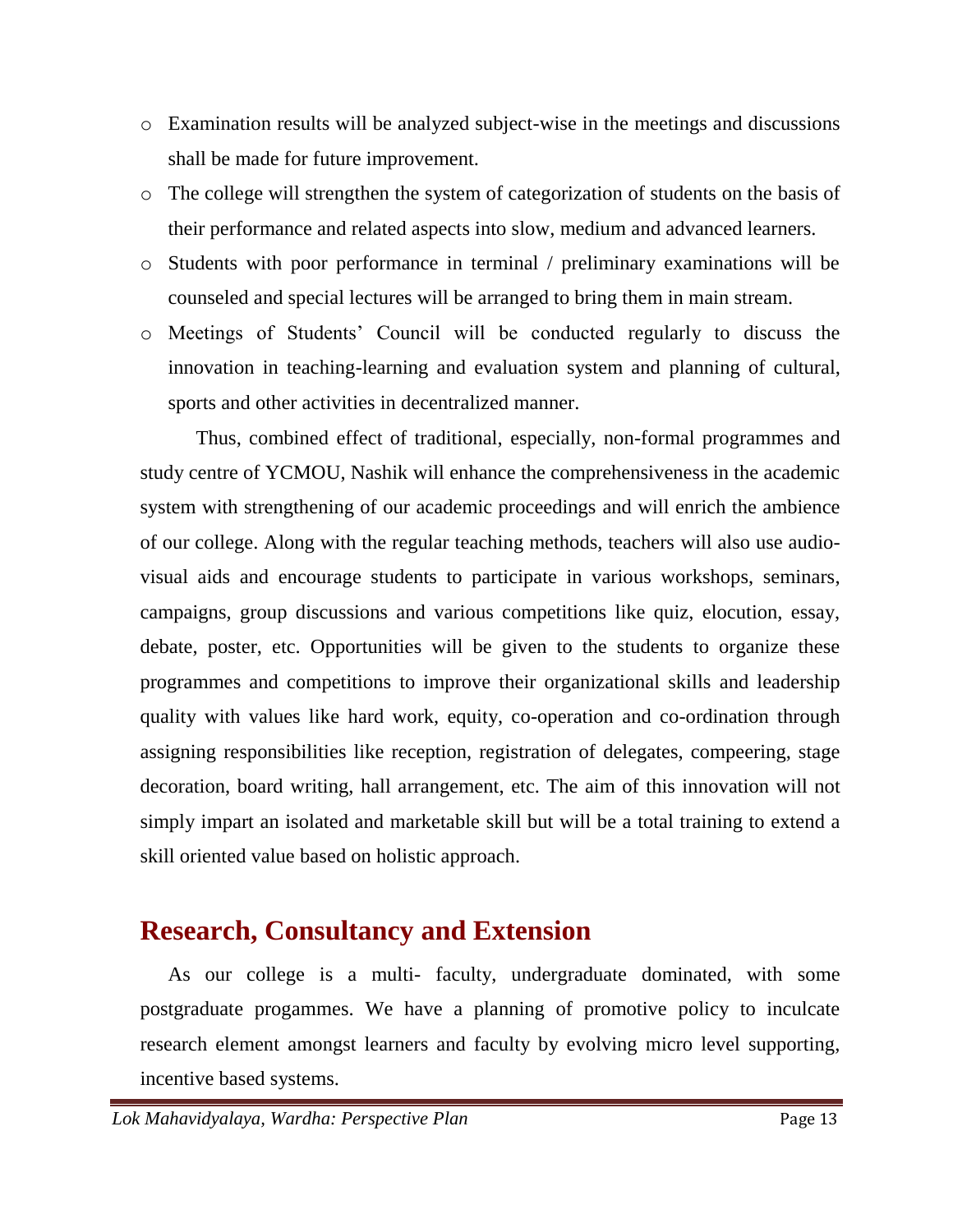#### **Research Committee**

- o The college will conduct regular meetings of the Research Committee to identify the research potential, to promote the research and to prepare the research proposals.
- o The college will make continuous efforts to obtain research grants from funding agencies such as UGC, ICSSR, DBT, University etc.
- o We will organize the workshops / seminars / training programmes for preparation of proposals for minor and major research projects.
- o Academic infrastructure such as instruments, laboratories, ICT facility, Library, INFLIBNET and other requirements, as per needs for carrying out research activity will be provided.
- o We will make an effort to promote research association and staff exchange and faculty sharing endeavours with universities, industries and institutes (suggestion from NAAC Peer Team).
- o Exposure of students to various research areas where they will be guided to handle research projects independently.
- o We will continue to appreciate and to recognize the teachers on successful completion of research projects, research degree programmes and research publications.
- o We will continue to appreciate and to recognize the students who achieve meritorious places at District, University, State and National level research competitions/research activities.
- o We will continue to depute the teachers for research seminars / workshops and training.
- o We will make an effort to commence Ph.D. degree programmes at our college by establishing Research Centre in different departments.
- o College will promote faculty to submit major/ minor research proposals for research grants from UGC, DBT, ICSSR, University etc.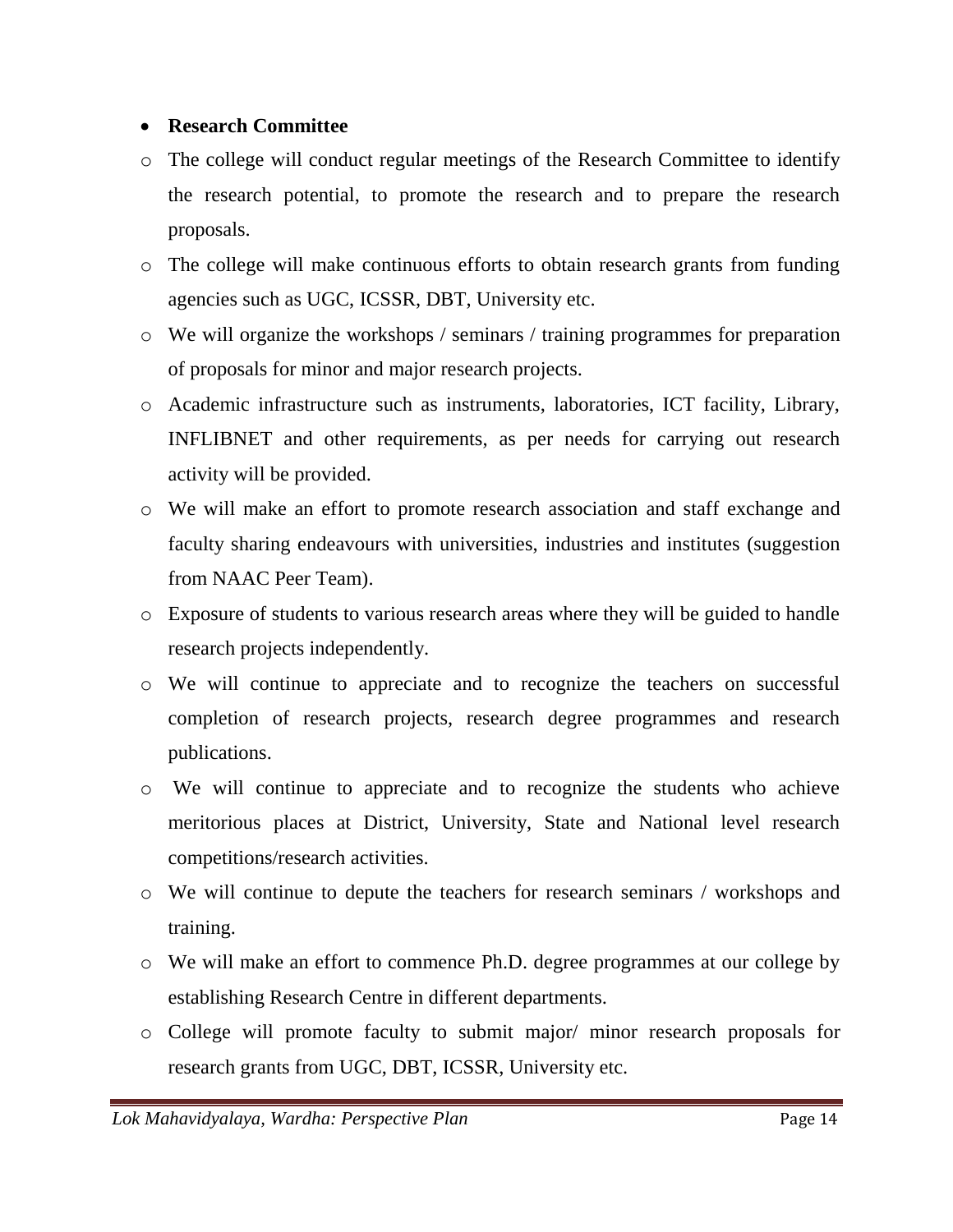#### **Consultancy**

- o The college will organize of expert lectures to promote consultancy aspect.
- o The college will promote to provide consultancy to share the fund realized from consultancy with faculty.
- o We will continue to appreciate and to recognize the faculty who provide consultancy services.

#### **Extension**

- o We will start NCC unit in the college. (Recommendation)
- o We will strengthen our NSS units.
- o Library facility will continue to be extended to alumni as well as needy students of the nearby areas.
- o Sports facilities will be extended to NGOs and other associations. Besides that students of Physical Education Department will provide free coaching for the various games to students of nearby high schools.
- o Gymnasium will be set up to facilitate the students for physical exercise.
- o Physical training to the alumni and candidates appearing for police examinations will be made available by Dept of Physical Education.
- o The college will provide help in maintaining the law and order during festivals to the Police department with the help of department of Physical Education and NSS unit.
- o Variety of outreach programmes will be organized by different departments.
- o Blood Donors' directory shall be prepared. In time of emergency, the blood will be donated to the needy patients at free of cost.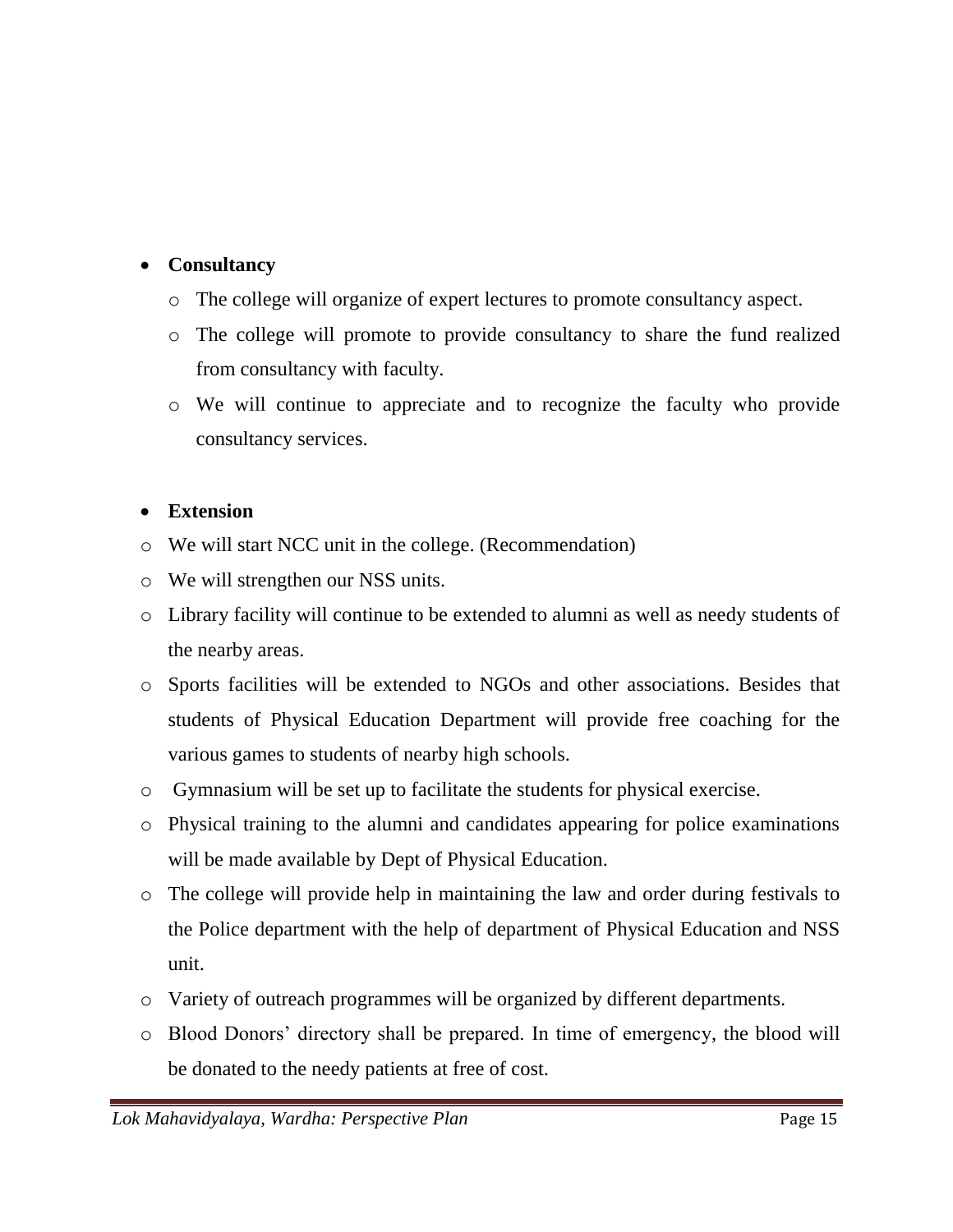- o College premise will be always made available to conduct the examinations of Railways, Post and Telegrams, Department of Higher and Technical Education, Government of Maharashtra and for organizations of functions of NGOs / GOs.
- o Play ground will be made available to the sports and training activities of NGOs, GOs, associations, other neighboring institutions and organizations, etc.
- o Training programmes will be organized on Communication Skills to the teachers of primary schools through Department of English.
- o Programmes shall be organized for leprosy patients, awareness programmes on health hygiene and personal sanitation, electrical safety, soil testing, environment, cleanliness campaign, construction of *Vanarai dam*, energy and environmental conservation campaign and tree plantation, at Village Camp organized by NSS.
- o **Career fair** will be organized with the help of Centre of Career Guidance, Placement and Counseling every year.

### **Infrastructure and Learning Resources**

### **Perspective Plan as regards to Infrastructure and Learning Resources will be based on following strategic policies-**

- o Continuous improvement of infrastructure and learning resources.
- o Development of additional infrastructure and learning resources.
- o Availability of adequate average area of infrastructure per student.
- o Optimum utilization of available infrastructure and learning resources.
- o Maintenance of infrastructure and learning resources.
- o Continuous efforts to obtain grants for infrastructure development.

### **More specifically, practices of institution in respect to provision of infrastructure and Learning Resources will be as follows-**

- o Adequate number of specious and ventilated class rooms.
- o Adequate number of specious well equipped laboratories.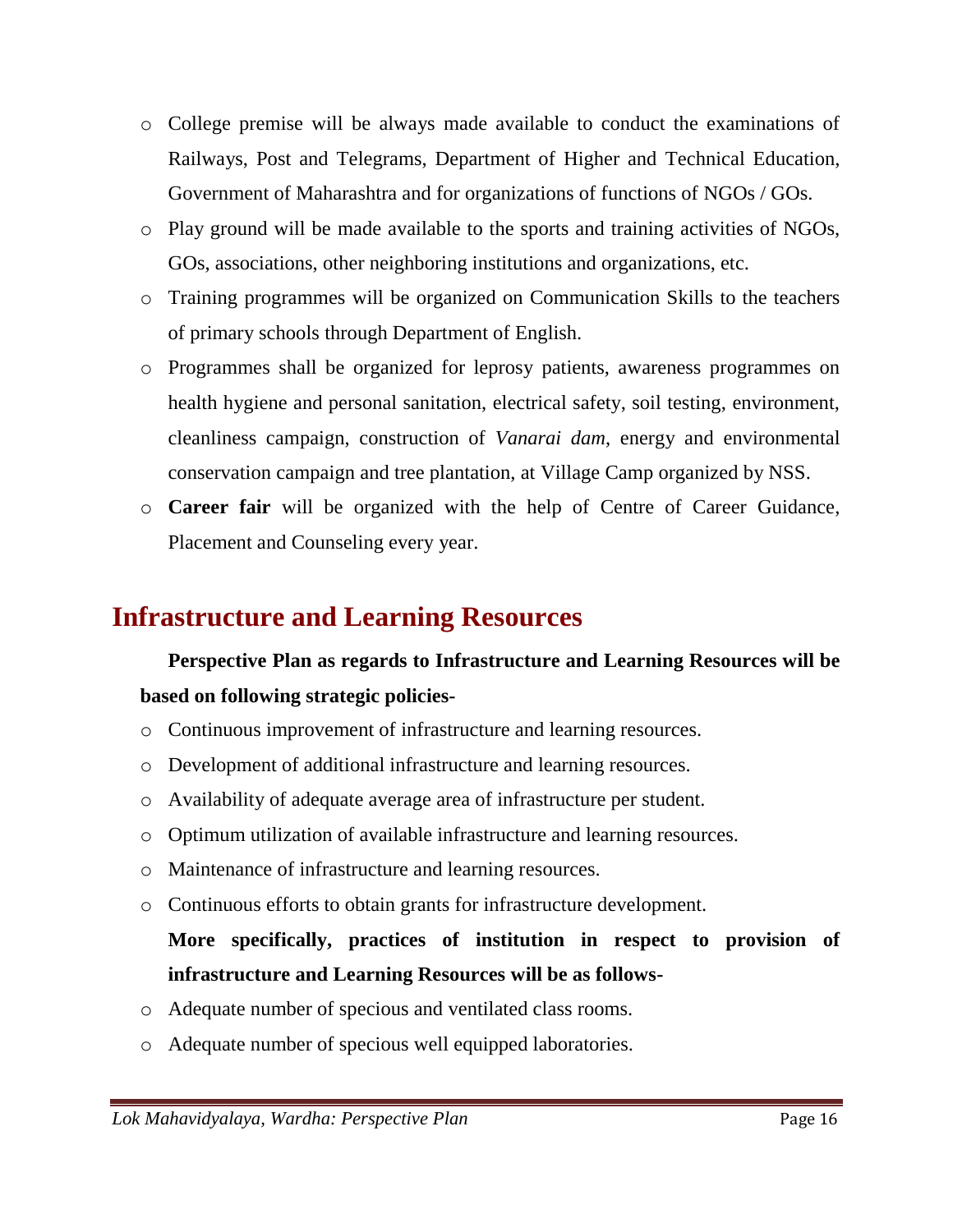- o Specious and fully computerized **Central Library** with ever increasing holdings and user friendly and comprehensive Library services.
- o Seminar hall with audio visual facilities.
- o Good quality furniture
- o Departmental faculty rooms with departmental libraries, computers and internet facilities for students.
- o Drinking water facilities with coolers and water purifiers (recommendation).
- o Adequate number of toilet blocks for girl and boy students and staff (recommendation)..
- o Well furnished Seminar/Conference Room.
- o Well furnished and fully computerized Administrative Office.
- o Spacious, well furnished Canteen (recommendation)..
- o Boys and Girls Common Rooms (recommendation)..
- o Commerce and Management Resource Centre with Interactive Class Room and Computing Laboratory and UGC Network Centre.
- o English Language Laboratory with 20 learning stations.
- o Playground with all possible outdoor sports facilities.
- o Well equipped Gymnasium, health and Yoga Centre (Recommendation by NAAC Peer Team).
- o Spacious N.S.S. and Career Guidance and Placement Cell offices.
- o Maintenance and cleanliness of infrastructure with in-house as well as outsourced systems.
- o Supply of electricity power with establishment of high power station coupled with generator facility ensured continuous and uninterrupted flow of electricity.
- o Well maintained gardens.
- o Well secured fire fighting facilities.
- o Effective internal communication through intercom facilities.
- o Complete automation of Library services.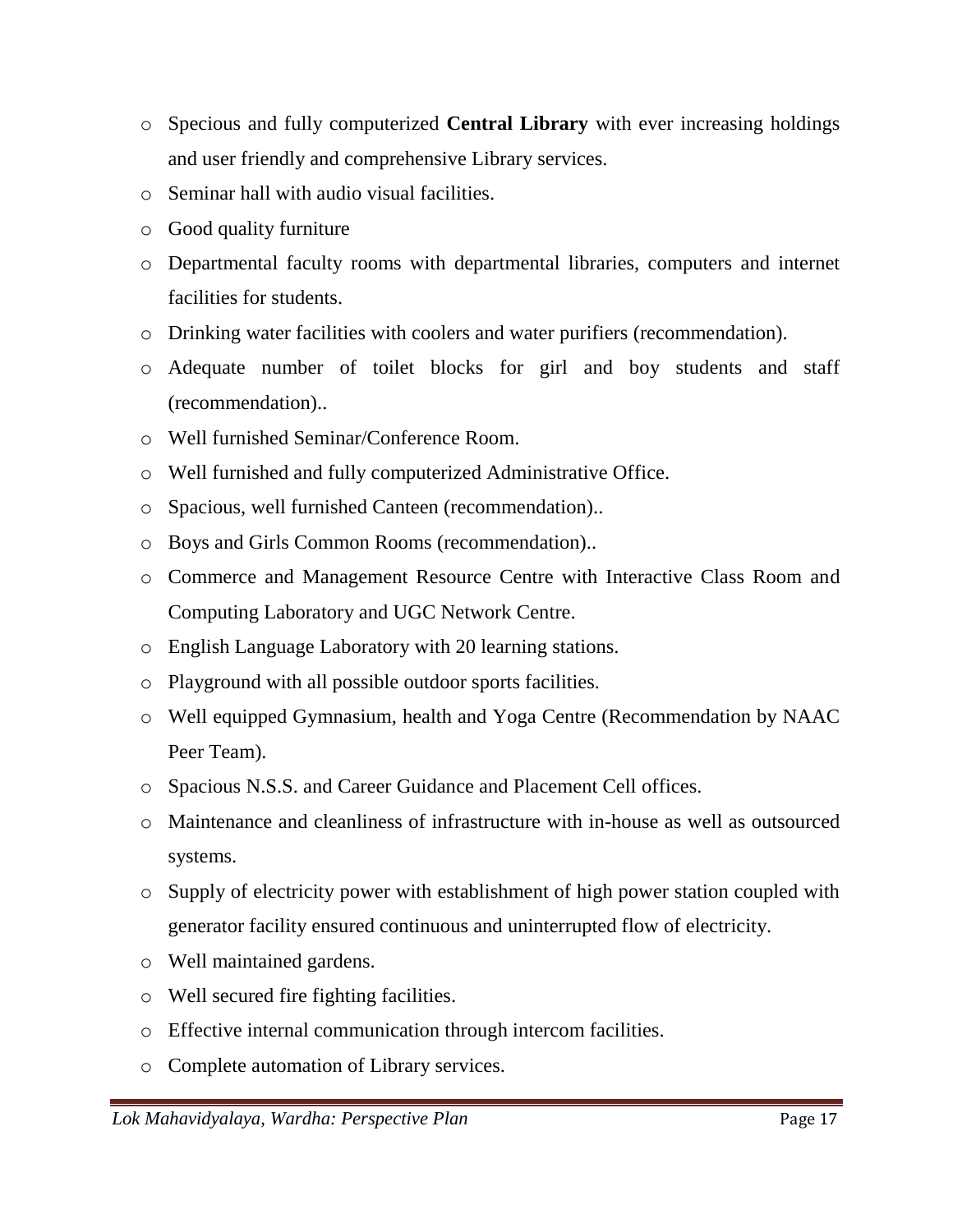- o Computers at laboratories, offices, Library and departments with LAN.
- o Reading rooms facilities to alumni and outsiders.
- o Specious vehicle parking facility.
- o Efforts to obtain infrastructure development, moderation, up-gradation grants from UGC, DBT, etc.

# **Student Support and Progression**

- **For Students**
- o All the meritorious students from academic, NSS, cultural, sports and research activities will be felicitated by offering cash prizes, mementos and certificates.
- o Additional library cards shall be provided to meritorious students.
- o **Library User Orientation** Sessions for the students will be conducted by the Dept of Library.
- o Sport shoes, kits and other essential articles will be provided to the students which will involve in sports activities.
- o Preference will be given in admission to the students who have good performances in social, sports, cultural, NSS and research activities.
- o Special coaches shall be invited for different games to train the students and promote the sports.
- o Professionals from cultural field like choreographers, directors, musicians and artistes will be invited to guide the students for promotion of cultural activities.
- o The college will organize workshops on dance, music, theatre, fine art and literary, every year.
- o The college will establish Health Centre where first aid and basic medical facilities will be made available for the students. The services of doctor will be made available in emergency.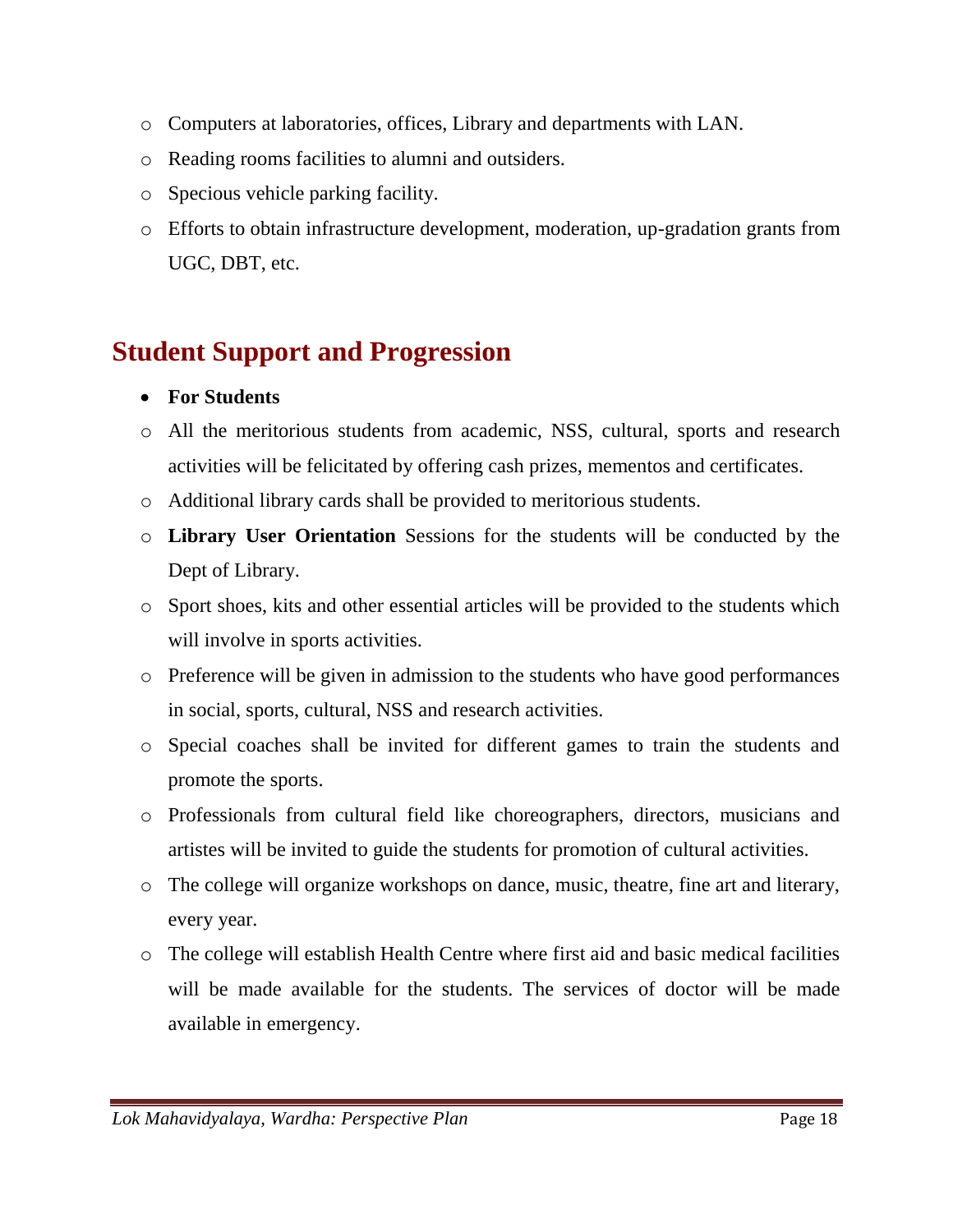- o First aid boxes shall be made available at gymkhana, administrative office and laboratories.
- o All the students will be insured under Group Insurance Scheme.
- o An effort shall be made to start state transport bus and railway concessions to needy students.
- o The college will have active Centre for Career Guidance, Placement and Counseling which will provide career guidance and placement facilities to the students.
- o The college will organize skill based workshops for **interior and fashion designing.**
- o The college will organize welcome ceremony to the fresher's and farewell to the outgoing graduating students.
- o *Student's Support and Mentoring Cell* will hold regular counseling sessions for the students. Two mandatory sessions at the beginning of the session and at end of January will be conducted. Teachers will counsel on academic, career, family, psycho-social, economic etc issues of the students.
- o Student friendly environment shall be created within the campus to help the students having rural background to build their confidence.

#### **for Alumni**

- o Library and reading room facilities will be extended to the alumni.
- o Career guidance and placement services will be provided to the alumni.
- o College ground and gymnasium facilities will be provided for physical fitness of alumni.
- o Alumni will be invited for social, cultural and academic programmes of the college.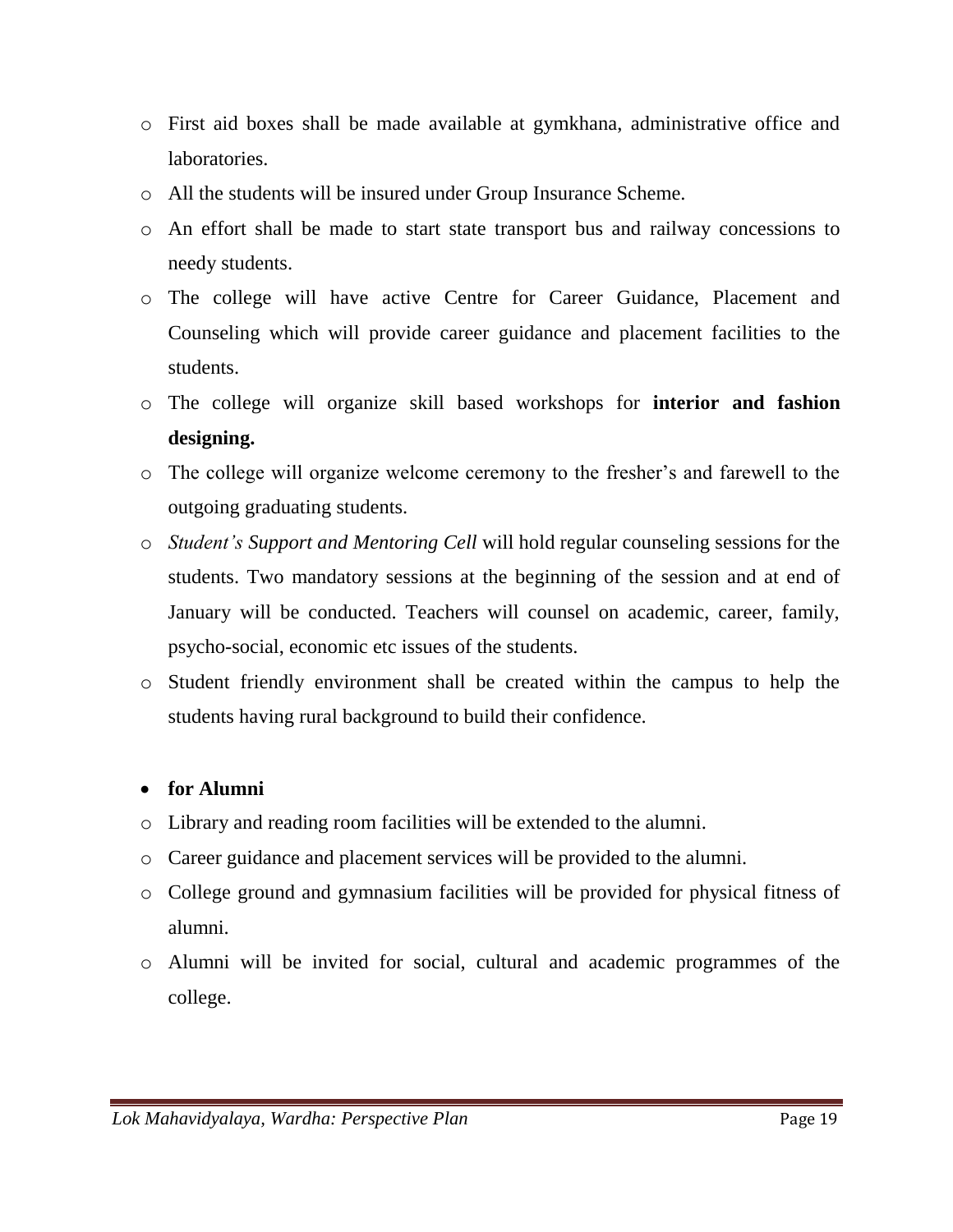# **Governance and Leadership**

- **Institutional Vision and Leadership**
- o Vision and mission of the institution will be communicated effectively to all stake holders.
- o The management and employees will work together in progress of the institution.
- o Democratic and transparent organizational structure will be provided to direct access for free flow of ideas.
- **Organizational Arrangement will be made to facilitate:**
- o Decentralized administrative mechanism with accountability.
- o Participative functioning of the institution involving all members of the staff.
- o Equitable allocation of responsibilities.
- o Extensive committee structure with clearly defined roles, responsibilities and objectives.
- o Efficient Students' Council, NSS unit and Women Development Cells having wide representation of students in decision making, execution of policies and developmental aspects of the college.
- o Frequent /Minimal interference by the management in the daily functioning of the college.

#### **Strategic Development and Deployment**

Perspective plan shall be formulated collectively having thorough review of the academic programmes and analysis based on feedback and SWOT analysis.

#### **Human Resource Management**

For effective Human Resource Management following steps shall be taken-

- o Strategic policy and time bound implementation plans for filling in the vacancies with qualified faculty and staff.
- o Periodical faculty and staff development programmes.